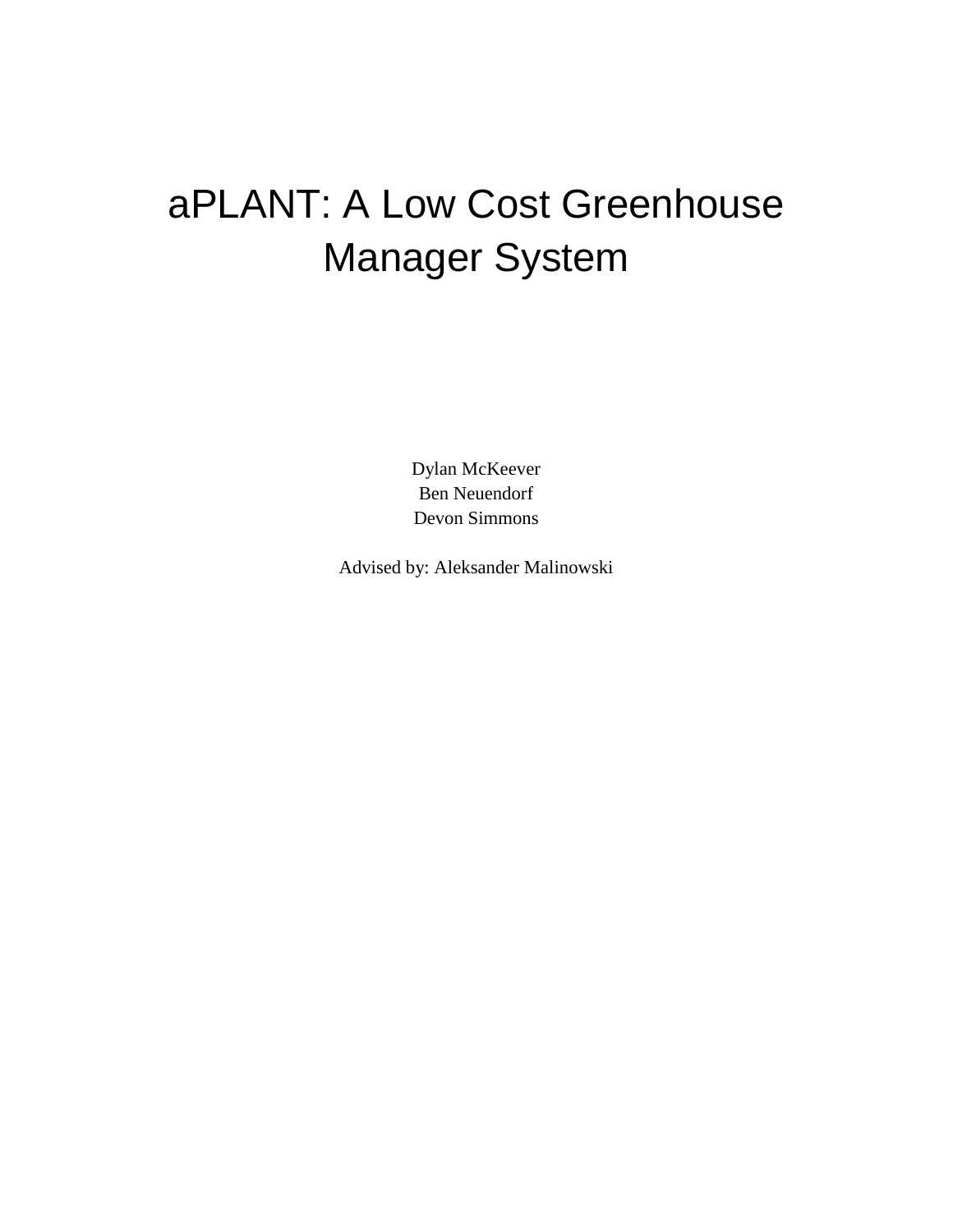## <span id="page-1-0"></span>Table of Contents

| <b>Table of Contents</b>           | $\overline{2}$ |
|------------------------------------|----------------|
| <b>Statement of the Problem</b>    | 3              |
| <b>II. Functional Requirements</b> | 5              |
| A.Purpose                          | 5              |
| <b>B.System Levels</b>             | 5              |
| <b>III.Schedule of Work</b>        | 5              |
| <b>IV.Division of Labor</b>        | 7              |
| V. References                      | 7              |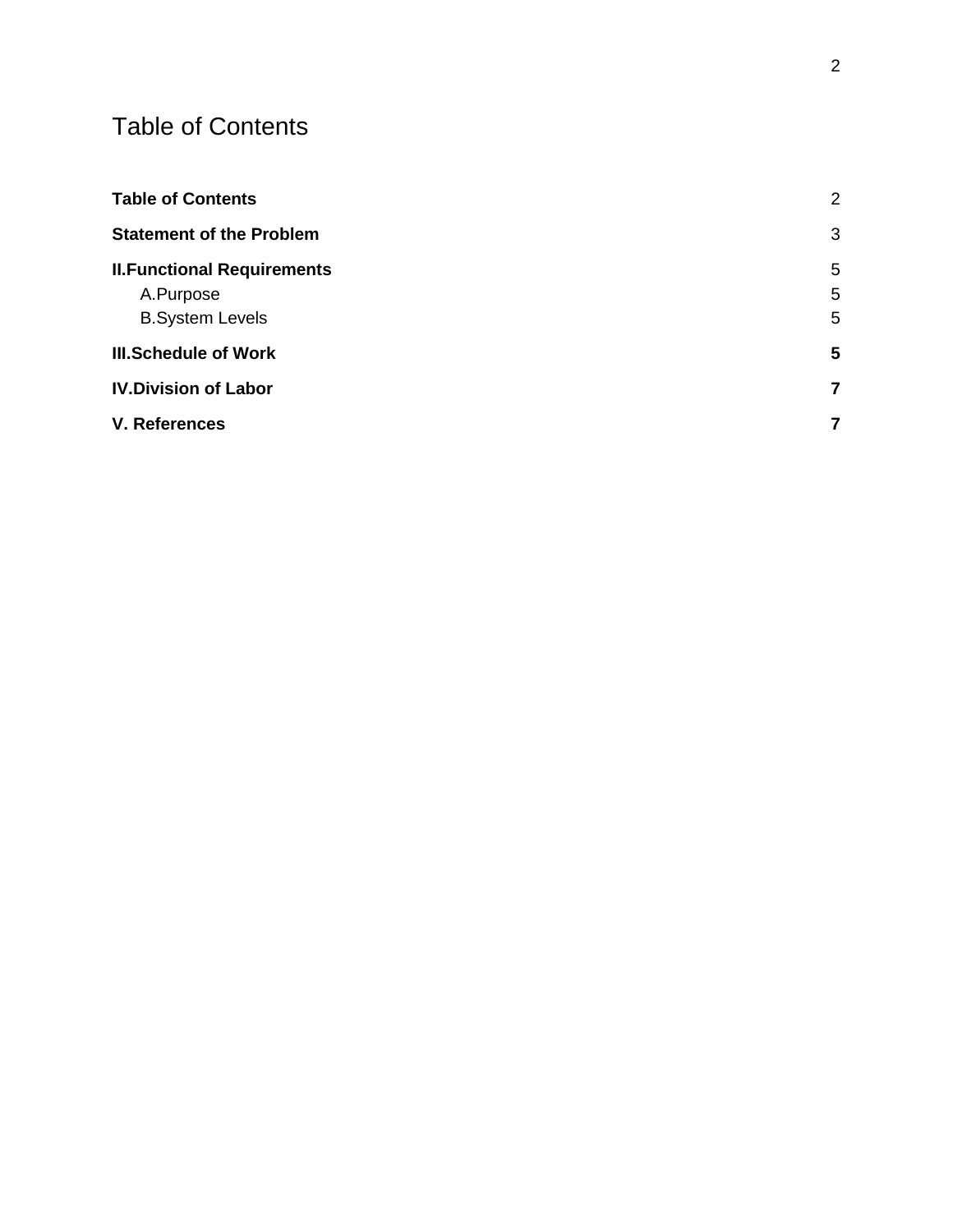#### <span id="page-2-0"></span>I. Statement of the Problem

Most small to medium sized greenhouses have a distinct disadvantage when it comes to the price of plant management devices. While a relatively new concept, plant management on an individual basis has a very valid and measurable impact on the production of crops. Indoor greenhouses are the future of increased yield in limited space. Current devices on the market, require the user to have a sensor per pot to get individual control over a variable in the "growing" equation such as moisture control, ph control, and temperature control. Some variables are easily managed with other techniques ex. temperature control. The immobile elements of growing such as planting and moisture control are vastly benefitted by precise control. The modules made by other manufactures for this purpose are usually separate, and typically don't expand functionality easily to more than one growing surface.

The need for these systems is steadily growing. Changing global climate, Growing food scarcity, and needs for water conservation lend to the value of systems that guard against potential problems such as these. The problem we have chosen to tackle with our project is the fiscal aspect of these systems. While other genuine systems exist and do as advertised, the barrier to entry is too high sometimes in the range of thousands of dollars. We believe that the hardware being used is key to solving most of the issues with cost because there exist a wide variety of low power, feature rich, and inexpensive chips that do exactly what is needed. We chose the ESP8266 for 2 of those main reasons and a few tertiary ones. The ESP8266 is inexpensive coming in at about 5\$ a module, and is very robust for this price point with multiple modes and fantastic connectivity. The tertiary reasons are that we are very familiar with the python enabled version of this chip because of the TCP/IP class that our department offers, and it has a embedded C capability.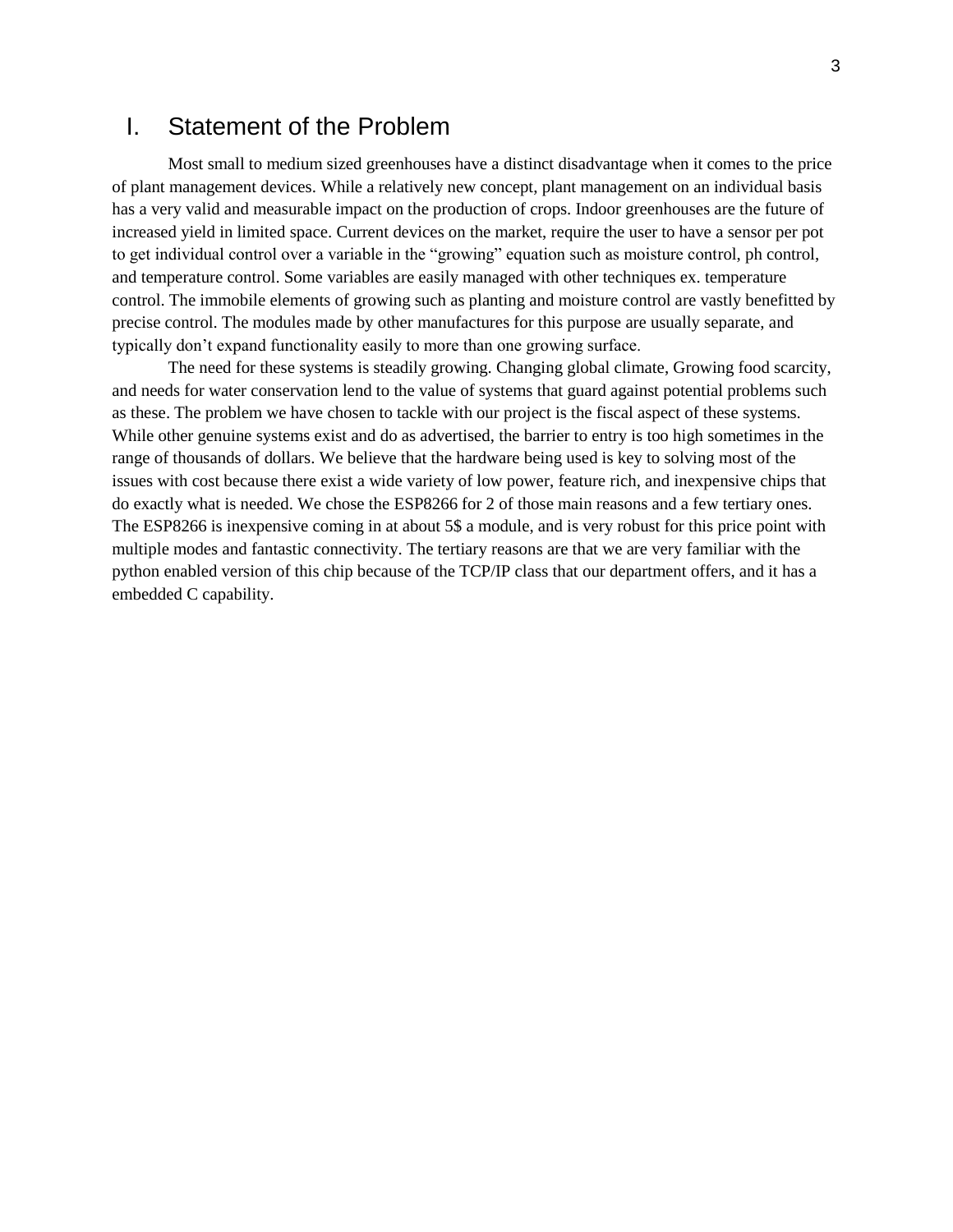

Figure 1: Flow Diagram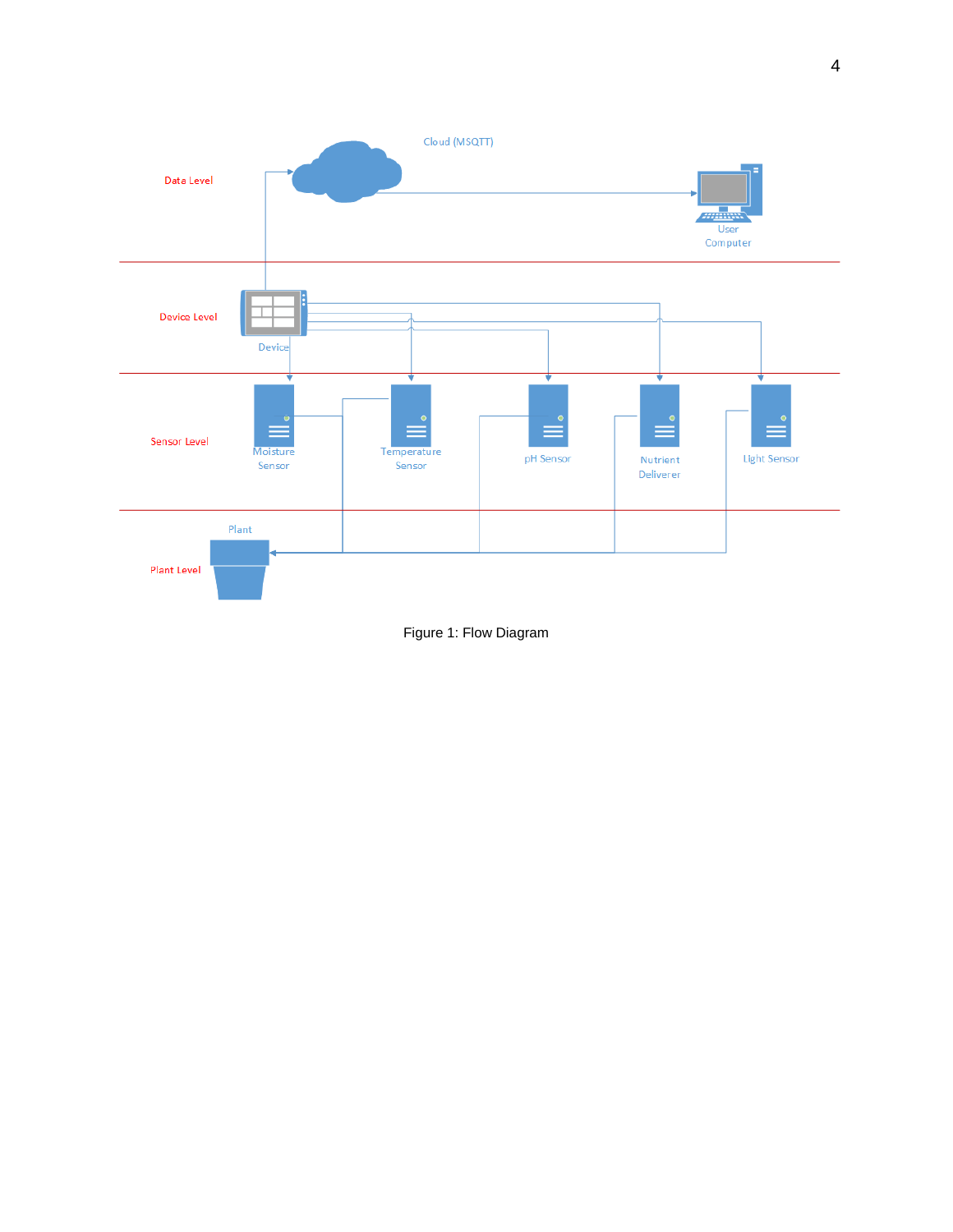## <span id="page-4-0"></span>II. Functional Requirements

#### <span id="page-4-1"></span>A. Purpose

We intend with this section to give the flow of the project and give a listing of the flow levels. This is not meant to show the physical configurations of the devices most of those will be done at the hardware level using the c environment that is provided by the manufacturer of the ESP8266. The labeling of Figure 1 is not to give a engineering description, but segment based on the users relationship to the system.

#### <span id="page-4-2"></span>B. System Flow Levels

Data Level: The Data Level contains the cloud MQTT (Message Queuing Telemetry Transport) database that has the sensor data arranged into files per sensor type and further divided based on the specific pot from which the data was taken. It will be responsible for outputting the data to the user end to make evaluations from and set up the sensors.

Device Level: The Device Level contains the individual pots arranged by an esp8266 chip designated as the "Controller". The controller serves as the vehicle for our modularity and maintains connections to the data going to the server, and the configuration requirements that the user wants to set. Our plan is to have a controller be an esp8266 device set solely for this purpose in this functional level.

Sensor Level: The Sensor Level contain all of the sensors and devices to be connected to the plant locally restricted to one esp8266 chip. The different sensors, from moisture to light, will be localized on one esp8266, but for the interest of showing how they will be initialized and implemented it is useful to show them as separate entities, as shown in the flow diagram in Figure 1 on page 3.

Plant Level: The Plant Level will only contain the plant itself, the ends of the sensors, and the connection to the esp8266 module that is interpreting the data and sending it upward to the Sensor Level.

### <span id="page-4-3"></span>III. Schedule of Work

#### November 2018:

*Weeks 1&2*

- 1. Write Project Proposal
- 2. Develop parts list and submit to Chris Mattus
- 3. Work on Website Homepage

#### *Weeks 3&4*

- 1. Develop Presentation Draft
- 2. Practice Presentation
- 3. Finalize Project Proposal
- 4. Present Project

#### December 2018:

*Weeks 1&2*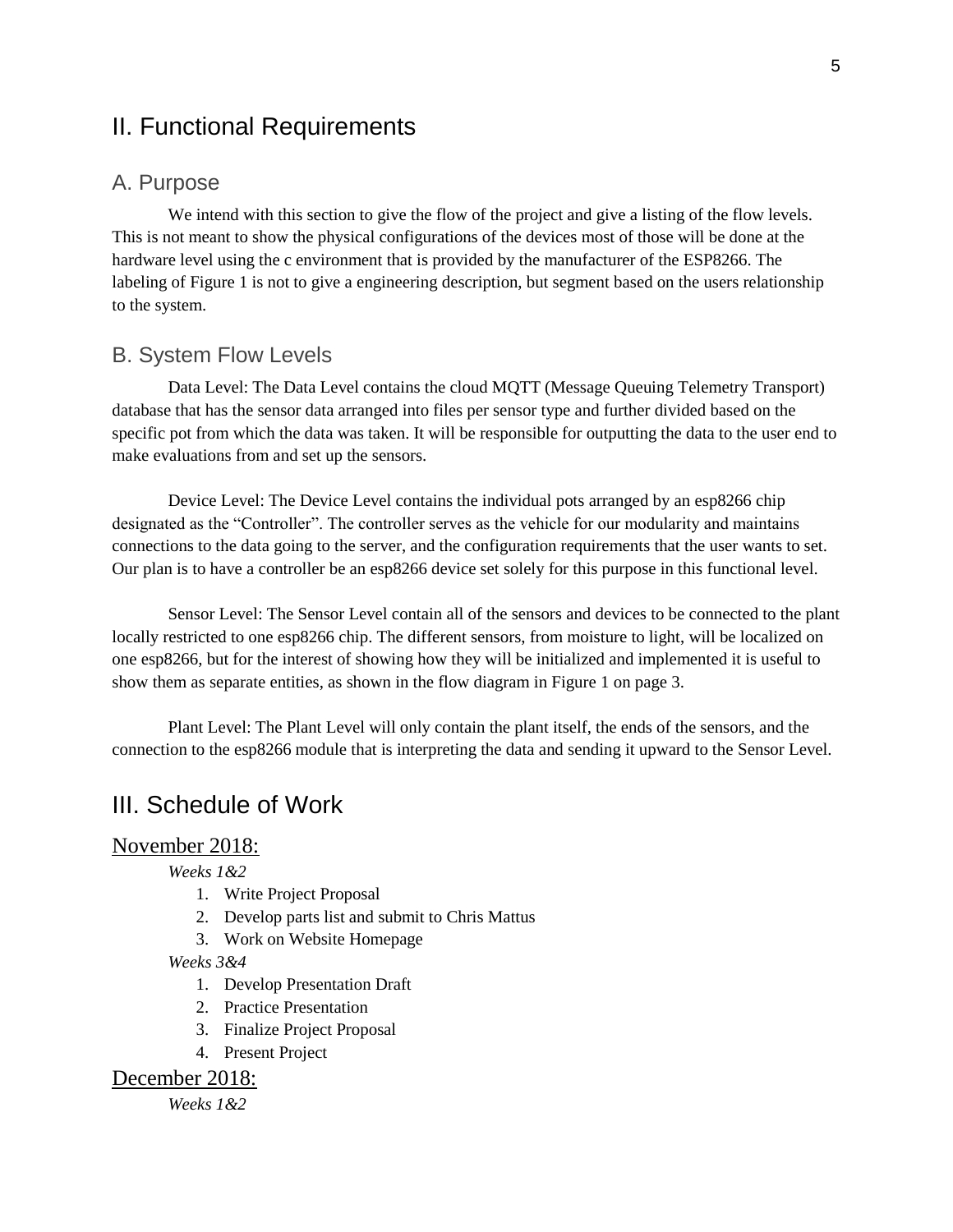1. Finalize and release website with deliverables

*Weeks 3&4*

1. None (Winter Break)

#### January 2019:

*Weeks 1&2*

1. None (Winter Break)

*Weeks 3&4*

1. Configure Sensors and Connectivity

#### February 2019:

*Weeks 1&2*

1. Program Device-to-Device Communication

*Weeks 3&4*

- 1. Test Watering Features
- 2. Setup Database
- 3. Push Log Data to Database

#### March 2019:

*Weeks 1&2*

1. Register for Student Expo (by March 15th)

*Weeks 3&4*

- 1. Work on Final Report Rough Draft
- 2. Work on Senior Project Conference Abstract

#### April 2019:

*Weeks 1&2*

- 1. Work On Student Expo Poster
- 2. Practice Poster Presentation
- 3. Work on Final Presentation Draft

*Weeks 3&4*

- 1. Present Student Expo Poster on April 17th (setup April 16th)
- 2. Submit Presentation Draft on April 23rd (Hard Deadline)
- 3. Finalize and Practice Presentation

#### May 2019:

*Week 1*

1. Present at Senior Project Conference